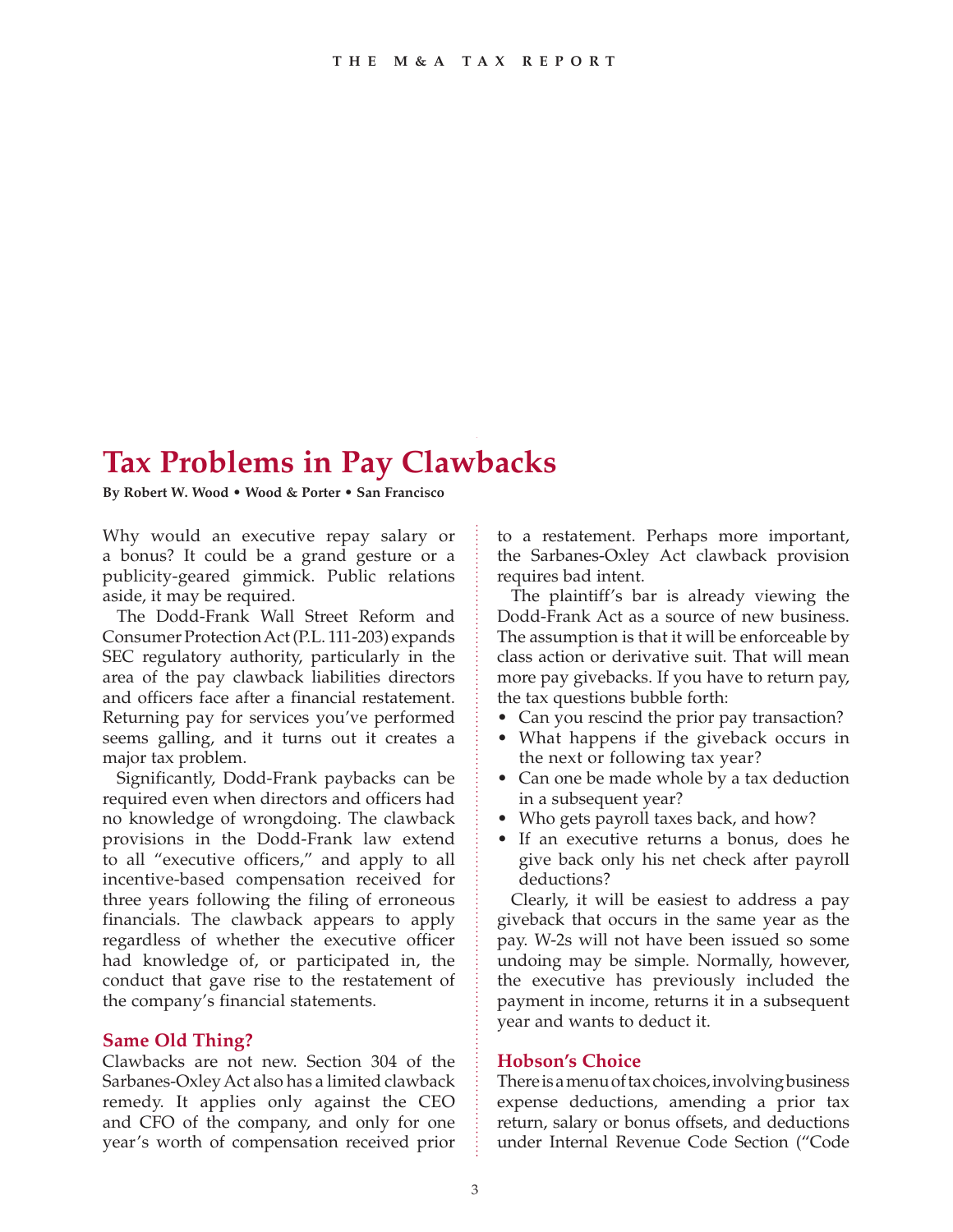Sec.") 1341. As we'll see, the latter seems best, but it is hardly free from complexity.

An executive required to give back pay surely can claim a deduction, but usually only as a miscellaneous itemized deduction. That means one must contend with the two-percent adjusted gross income floor, plus face phaseout and alternative minimum tax.

Amending a prior year tax return might seem cleanest. However, taxpayers can amend returns only within three years of filing the original return, or within two years of the date the tax was paid, whichever is later. The pay giveback might be later. Plus, amending a prior return is generally allowed only to correct a "mistake," and a pay giveback may not be a mistake for this purpose.

To effect a pay giveback, the company could agree to reduce the executive's current year salary. Of course, this would work only for *current* employees, and many repaying persons are *former* employees. Plus, it isn't clear if an offset would achieve the same public relations or legal effect.

#### **Section 1341**

Code Sec. 1341 embodies the "claim of right" doctrine. It attempts to place the taxpayer back in the position he would have been in had he never received the income. There is not much authority regarding the application of the claim of right doctrine to repayments of compensation. Perhaps compensation is not often repaid. Most of the authority that is present pertains to closely held corporations, and to repayments of nondeductible excessive compensation by controlling shareholders who are also officers, directors or employees.

The reason Code Sec. 1341 can be attractive relates to the alternatives. Other deductions can be subject to limitations, phase-outs and floors. Code Sec. 1341 is better. Yet it has conditions.

To claim a deduction under Code Sec. 1341, the taxpayer must have included money in income in the prior year because he had an unrestricted right to it *then*. The taxpayer must learn in a *later* year that he did *not* have an unrestricted right to it after all (*i.e.*, he has to give it back). This seems to fit clawbacks to a T. But Code Sec. 1341 is tricky, and far more nuanced than this thumbnail sketch suggests.

Generally, no deduction is allowed under Code Sec. 1341 where a taxpayer (after the IRS disallows the deduction) executes a contract requiring the return of the non-deductible portion of the compensation. Such a repayment is deemed to be voluntary. However, a deduction should be allowed if, prior to the IRS disallowing the corporate compensation deduction, the corporation's board enacts a resolution requiring repayment if the corporation cannot obtain a deduction and the taxpayer executes an agreement with his employer to do so.

## **Case Law Scarce**

While there is not much case law to rely upon, a seminal Code Sec. 1341 case involves an officer who only owned approximately 25 percent of the corporation. In *G. Blanton,* 46 TC 527, Dec. 28,054 (1966), *aff'd per curium,* CA-5, 67-2 USTC ¶9561, 379 F2d 558 (1967), the taxpayer repaid his corporate employer the portion of his director's fees which the IRS determined to be excessive. He made the repayment pursuant to a contract (entered into after he received the fees, and possibly after the IRS deemed them to be excessive), which called for repayment of amounts the corporation could not deduct.

The court disallowed a deduction under Code Sec. 1341, since the circumstances, terms and conditions surrounding the original payment indicated the taxpayer lacked an unrestricted right to the amount. Later courts have softened the rigid stance that the repayment must come from the circumstances, terms and conditions surrounding the original payment. For example, in *E. Van Cleave,* CA-6, 83-2 USTC ¶9620, 718 F2d 193 (1983), the board adopted a resolution in 1969 that payments to officers later disallowed by the IRS must be reimbursed by the officer.

In addition to the bylaw change, the taxpayer entered into a separate contract with his controlled corporation that he would return his salary if the corporation could not deduct it. Van Cleave received compensation which the IRS later deemed to be excessive. Upon demand from the board, Van Cleave returned the excess.

On his tax return, Van Cleave deducted the repayment under Code Sec. 1341. The trial court characterized Van Cleave's return of his salary as "voluntary," since he controlled